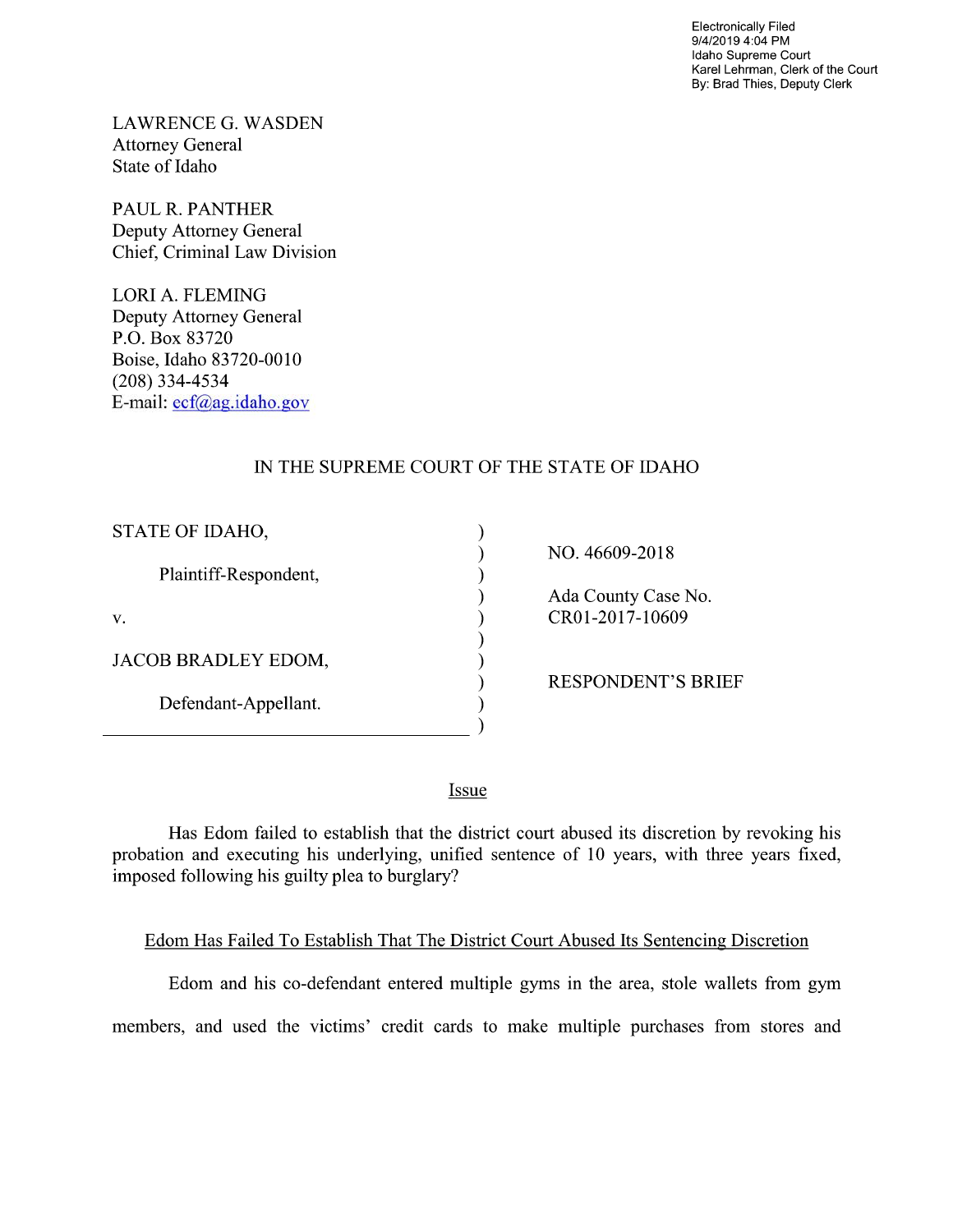businesses in the area. (PSI,  $p.2<sup>1</sup>$ ) In this case, the state charged Edom with grand theft, two counts 0f burglary, possession of drug paraphernalia, and two counts 0f petit theft. (R., pp.27- 29, 55-58.) In separate case (Ada County case CR-01-17-9559), the state charged Edom with six counts of grand theft and five counts of burglary.  $(PSI, p.7)$  Pursuant to a plea agreement, Edom pled guilty to one count of burglary in this case and one count of grand theft in case CR-01-17-9559, and the state dismissed the remaining charges, and also dismissed two other cases in which Edom was charged, collectively, with grand theft by receiving, possessing or disposing of stolen property (Ada County case CR01-17-9565) and fraudulent misappropriation 0f personal identifying information for purchases 0r credit valued over \$300 (Ada County case CR01-17- 9569).  $(R., pp.35-36, 55-58; PSI, pp.13-14.)$  In this case, the district court imposed a unified sentence of 10 years, with three years fixed, ordered the sentence to run concurrently with Edom's sentence for grand theft in Ada County case CR01-17-9559, and retained jurisdiction  $(R., pp.55-58; PSI, p.2.)$  Following a period of retained jurisdiction, the district court suspended the sentence, and placed Edom 0n probation for 10 years. (R., pp.71-75.)

Six months later the state filed a motion for probation violation, alleging that Edom had violated the conditions 0f his probation by committing the new crimes of burglary and grand theft, using methamphetamine on multiple occasions, failing to attend and/or successfully complete Rider Aftercare treatment, failing to attend at least one AA/NA meeting per week, failing to obtain permission before changing residences, and failing to pay fines, fees, funds, surcharges, and/or costs as ordered by the court.  $(R., pp.92-98.)$  Edom admitted to violating some of the conditions of his probation, and the district court revoked Edom's probation and

<sup>&</sup>lt;sup>1</sup> PSI page numbers correspond with the page numbers of the electronic file "Edom 46609" psi.pdf."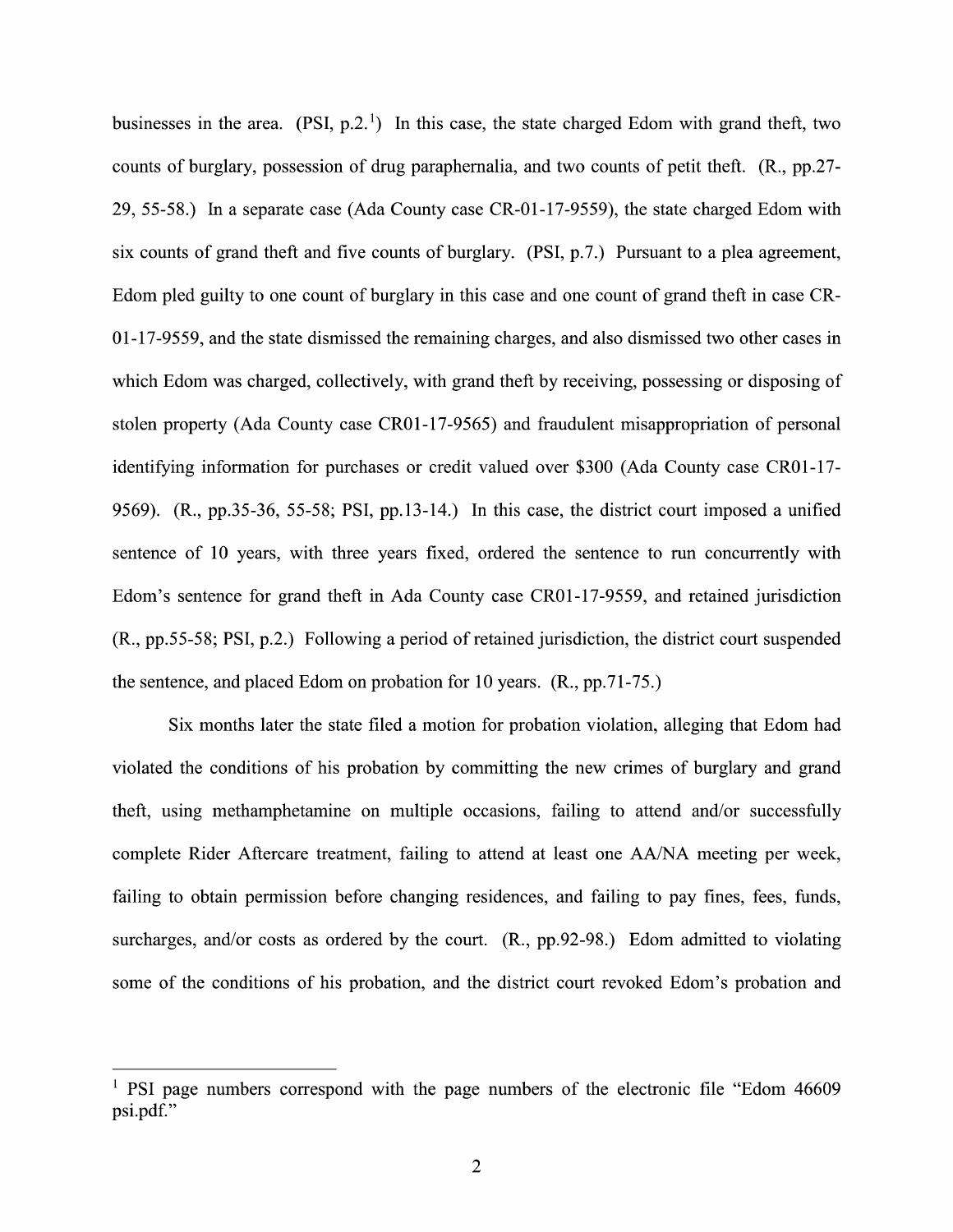executed the underlying sentence.  $(R., pp.103, 107-09.)$  Edom filed a notice of appeal timely from the district court's order revoking his probation and executing his underlying sentence. (R., pp.1 10-12.)

Edom argues that the district court abused its discretion by revoking his probation in light 0f his "drug addiction and his potential for overcoming that addiction," and his "newly-found perspective motivation in fatherhood." (Appellant's brief, pp.2-4.) Edom has failed to establish an abuse of discretion.

"Probation is a matter left to the sound discretion of the court." I.C.  $\S$  19-2601(4). The decision whether to revoke a defendant's probation for a violation is within the discretion of the district court. State v. Garner, 161 Idaho 708, 710, 390 P.3d 434, 436 (2017) (quoting State v.<br>Knutsen, 138 Idaho 918, 923, 71 P.3d 1065, 1070 (Ct. App. 2003)). In determining whether to revoke probation, a court must examine whether the probation is achieving the goal of rehabilitation and is consistent with the protection of society. State v. Cornelison, 154 Idaho 793, 797, 302 P.3d 1066, 1070 (Ct. App. 2013) (citations omitted). A decision to revoke probation will be disturbed on appeal only upon a showing that the trial court abused its discretion. Id. at 798, 302 P.3d at 1071 (citing State v. Beckett, 122 Idaho 324, 326, 834 P.2d 326, 328 (Ct. App. 1992)).

The district court's decision to revoke Edom's probation was appropriate in light of Edom's ongoing criminal conduct, his refusal to abide by the terms of probation, and his failure to rehabilitate. Edom began committing crimes when he was just adjudicated for aiding and abetting grand theft. (PSI, p.13.) His adult criminal record includes misdemeanor convictions for domestic violence (dismissed following a withheld judgment) and telephone harassment, as well as felony convictions for burglary and grand theft. (PSI, pp.13-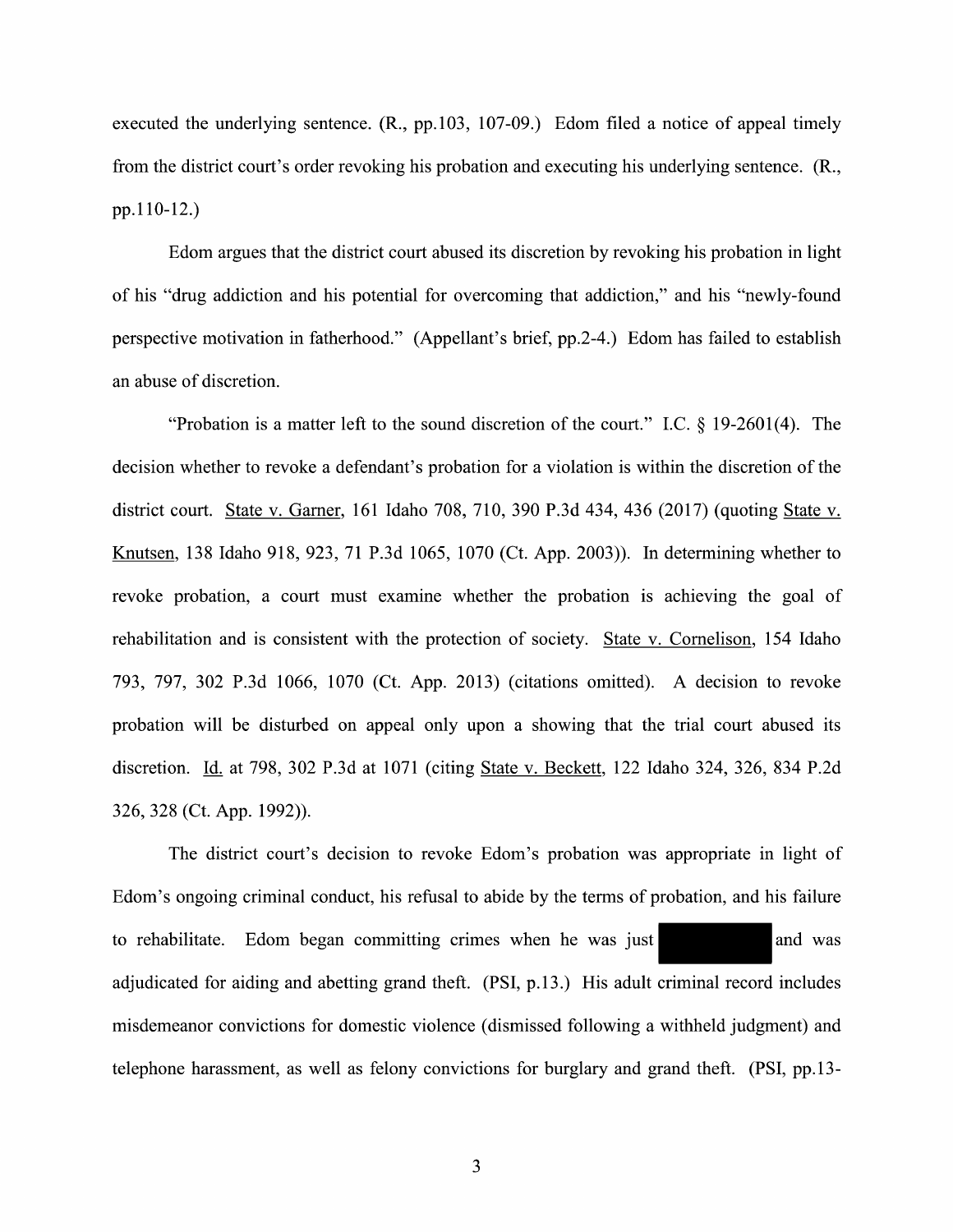14.) His record also includes multiple felony theft related charges that were dismissed pursuant to plea negotiations. (PSI, pp.13-14 (dismissed charges include grand theft by receiving, possessing 0r disposing 0f stolen property; fraudulent misappropriation of personal identifying information; six counts of burglary; and seven counts of grand theft).) Moreover, while on probation in this case, Edom was charged with committing six additional counts 0f burglary and three additional counts of grand theft. (PSI, p.3; see also R., p.93, 95-96.) He also admitted to having violated his probation by repeatedly using methamphetamine, failing to attend Rider Aftercare treatment despite being given multiple opportunities to do so, and failing to pay his court-ordered financial obligations. (R., pp.93, 103.)

On appeal, Edom argues that, "[g]iven his drug addiction and his potential for overcoming that addiction  $-$  especially his newly-found motivation in fatherhood  $-$  his request for another chance at probation and rehabilitation should have been granted." (Appellant's brief, p.4.) As noted by the district court, however, Edom demonstrated throughout his probationary period that probation was not achieving its intended purpose:

You started using methamphetamine within a pretty short time. There were multiple uses of methamphetamine that you've admitted to, using methamphetamine on June 22nd, June 28th, and then September 28th.

You were supposed to [do] an aftercare treatment. You missed treatment in April, May, and June, and got kicked out. Probation officer gave you a chance to try again, and you did it for a little while, and then you didn't. And you had lots 0f excuses Why you didn't. You didn't do the <sup>12</sup> steps. You didn't comply with Rising Sun.

And so based on this, I'm revoking probation and imposing sentence. I  $don't$  – there is nothing you can do, and there is nothing we can do when a person doesn't try. Your probation officer gave you multiple chances, and these are the consequences.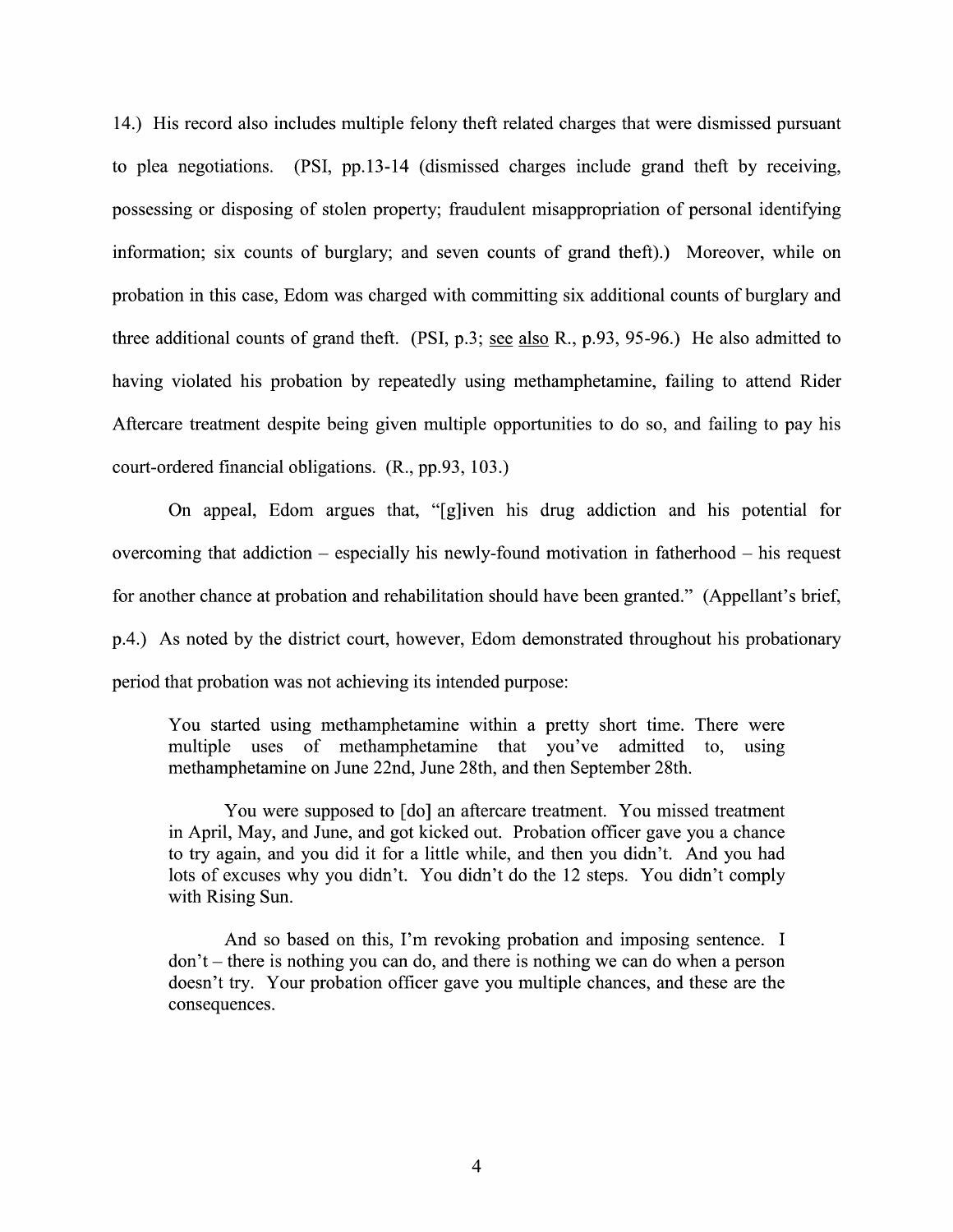$(12/3/18$  Tr., p.14, Ls.5-23.) That Edom would have liked the district court to have accepted at face value his claims that he could be successful on probation, When his actions demonstrated otherwise, does not establish an abuse 0f discretion.

The district court considered all 0f the relevant information and reasonably determined that Edom was no longer an appropriate candidate for community supervision, particularly in light of his ongoing criminal conduct, refusal to abide by the terms of probation, and his failure to rehabilitate while in the community. Given any reasonable View of the facts, Edom has failed to establish an abuse of discretion.

## Conclusion

The state respectfully requests this Court to affirm the district court's order revoking Edom's probation and executing his underlying sentence.

DATED this 4th day of September, 2019.

 $/s/L$ ori A. Fleming LORI A. FLEMING Deputy Attorney General

ALICIA HYMAS Paralegal